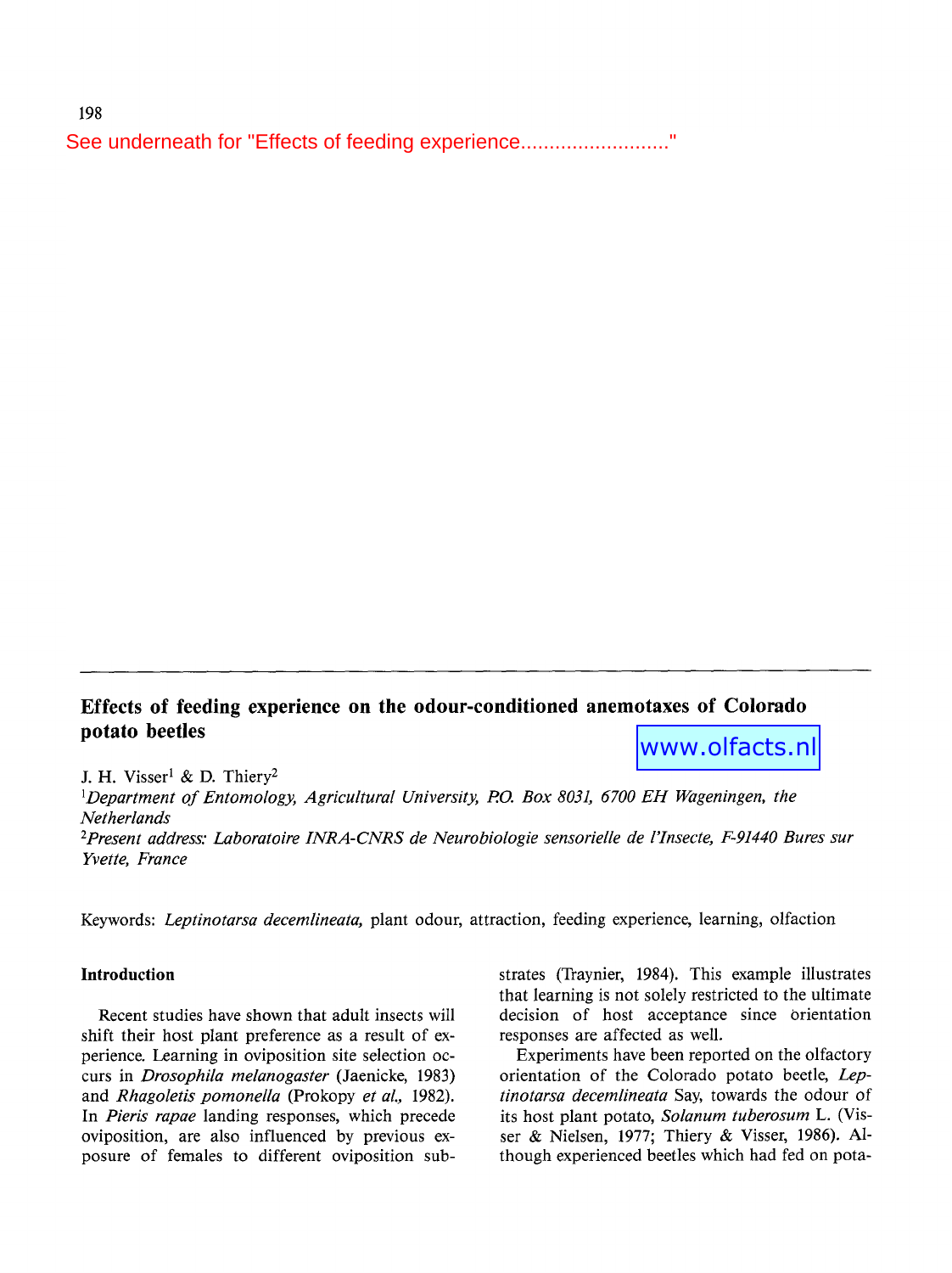toes for some time, and non-experienced beetles were tested in these studies, a direct comparison between these two groups has not been carried out. Such a comparison was carried out in the present study to determine whether previous experience of host material might accelerate the release of an odour-conditioned positive anemotactic response. The results obtained showed that previous feeding on host plants did, in fact, increase the beetle's responsiveness to host plant odour.

## **Materials and methods**

Newly-emerged female Colorado potato beetles were obtained from the laboratory stock culture, and isolated in petri dishes lined with wet filter paper. Prior to the experiments, one group of females was starved for at least 12 h (non-experienced beeties), while the other females were fed for 2 h on small disks of potato leaves (cultivar Eigenheimer) before being starved for at least 12 h (experienced beetles). At the time of the experiments all females were about one day old.

The experiments were conducted as described previously (Thiery & Visser, 1986). Behavioural responses of the beetles were studied by recording their walking tracks on the locomotioncompensator under three successive treatments of ten minutes each. Individual females were exposed to: (1) a control treatment, that is without stimulation by wind or plant odour, (2) a clean air flow of 80 cm/s as wind stimultion, and (3) the same air flow carrying *S. tuberosum* odour; six pots containing fully-grown potato plants were positioned upwind. At least one hour elapsed between the successive exposures of individual females.

Three parameters are used to describe the walking tracks: (a) vector length, the resultant displacement from the origin after 10 min; (b) upwind length, the upwind displacement after 10 min, and (c) upwind time, the proportion of angle observations with deviations of less than  $60^\circ$  from the wind direction. The angles were recorded every second during 10 min. Variables were compared using nonparametric statistics (Siegel, 1956): Wilcoxon's test (between treatments of a group), and Mann-Whitney  $U$  test (identical treatments between groups).

## **Results and discussion**

Non-experienced as well as experienced beetles move upwind in response to host plant odour, as indicated by the increment in upwind length and upwind time compared to the measures under control and pure wind conditions (Table 1). The motor patterns underlying this odour-conditioned positive anemotaxis have been described previously (Visser & Thiery, 1985). Prior feeding experience enhances the upwind responses of beetles towards host plant odour: all three variables differ significantly between non-experienced and experienced beetles (Table 1).

Under pure wind conditions beetles move about twofold further from their starting points than in control treatments (Table 1). The enlargement of vector length results from changes in the beetle's orientation in response to wind. Wind stimulates beetles to walk straighter and faster (Visser & Thiery, 1985; Visser, in litt.). This kind of anemotaxis that is referred as anemomenotaxis (Linsenmair, 1969), is not affected by prior feeding

|              | Non-experienced beetles $(n = 17)$ |           |                 | Experienced beetles $(n=20)$ |        |         |
|--------------|------------------------------------|-----------|-----------------|------------------------------|--------|---------|
|              | Vector                             | Upwind    | Upwind          | Vector                       | Upwind | Upwind  |
|              | length                             | length    | time            | length                       | length | time    |
|              | (mm)                               | (mm)      | $(\%)$          | (mm)                         | (mm)   | $(\%0)$ |
| Control      | 1444 a*                            | 768 a     | 48 a            | 1706 a                       | 292a   | 47 a    |
| Wind         | 3566 b                             | $2430$ ab | 55 ab           | 3478 b                       | 1592a  | 55 ab   |
| S. tuberosum | 6581 c                             | 5316 b    | 72 <sub>b</sub> | 9251 d                       | 8770 с | 90c     |

*Table 1.* Effects of feeding experience on the upwind responses of female Colorado potato beetles to host plant odour.

\* Different letters indicate statistical differences at  $P \le 0.02$  (two-tailed); data are means.